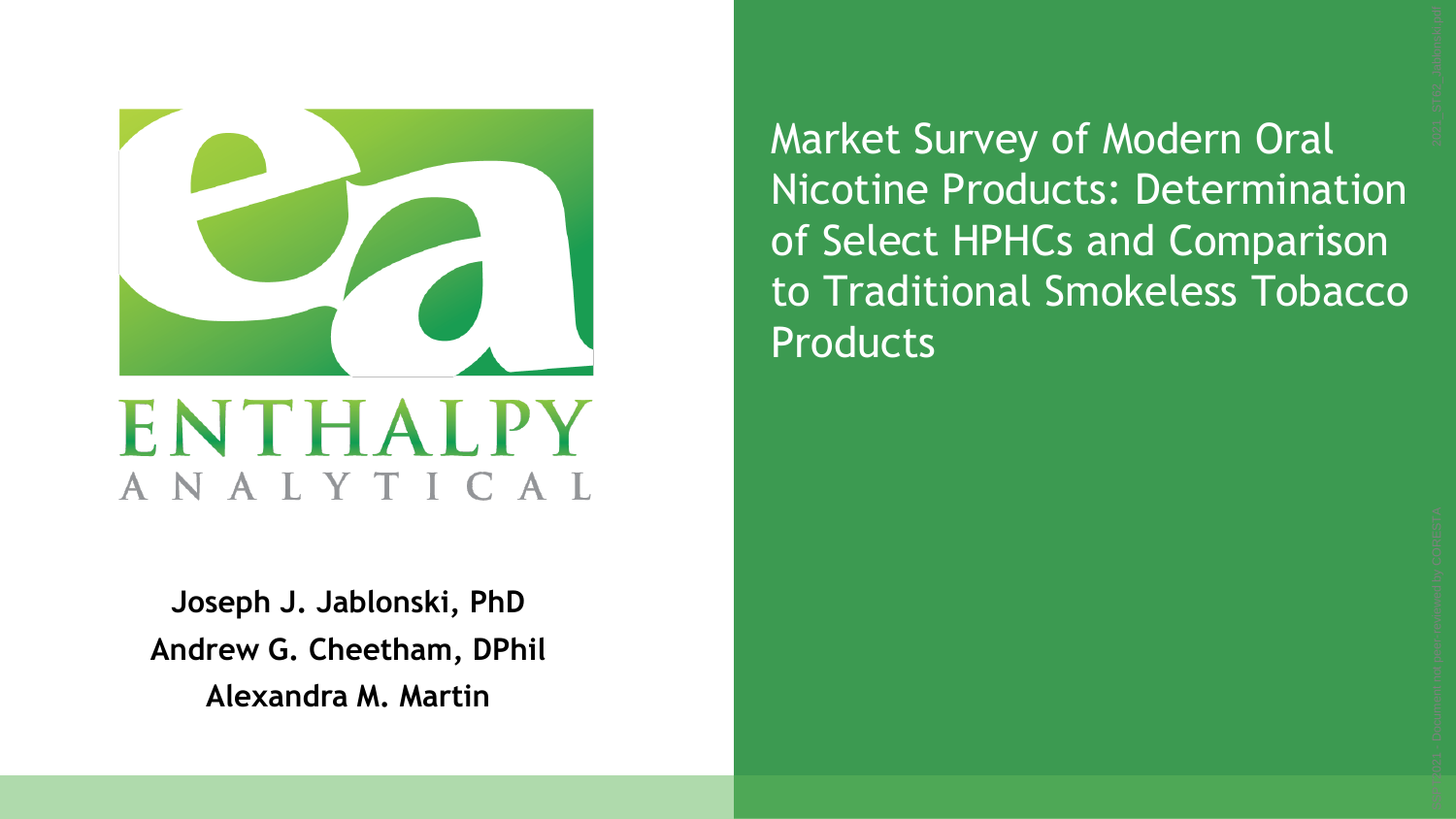#### **Introduction**

- Family Smoking Prevention and Tobacco Control Act gave regulatory oversight to the US Food and Drug Administration (FDA).
- Specific requirements were set for language to be included on warning labels and for scientific rigor when making claims of modified risk profiles.
- To claim modified risk, scientific evidence must be provided to the FDA to receive permission to market products as modified or reduced risk.

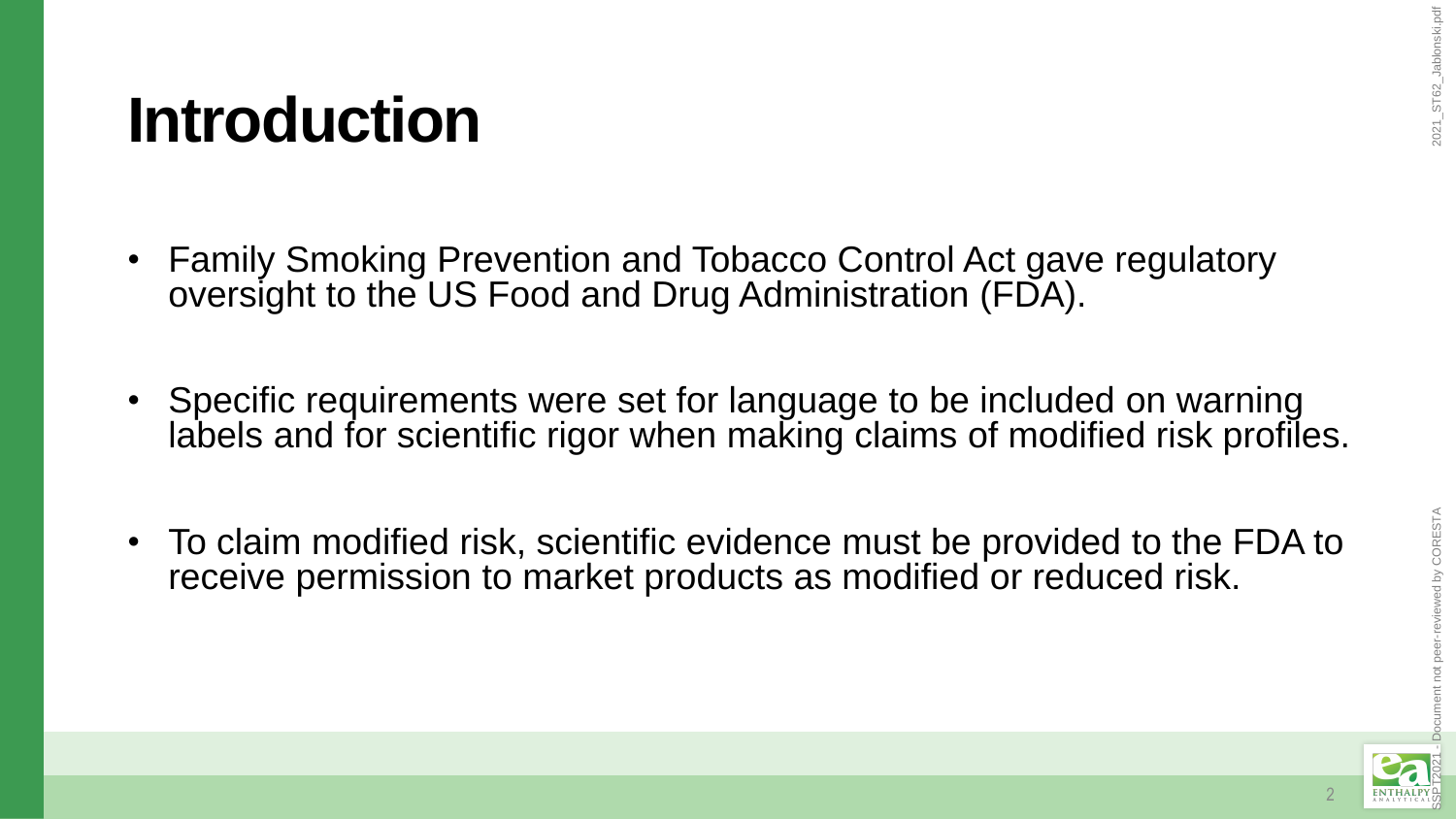## **Efforts to Modify/Reduce Risk**

- Combustion is a significant source of many harmful or potentially harmful constituents (HPHCs).
- Recent development aims at reducing consumer's exposure to HPHCs while still delivering nicotine.
- Products being promoted as an alternative to traditional cigarettes/smokeless tobacco:
	- Electronic Nicotine Delivery Systems (ENDS)
	- Heated Tobacco Products (HTP)
	- Modern Oral Nicotine Products (MONP)

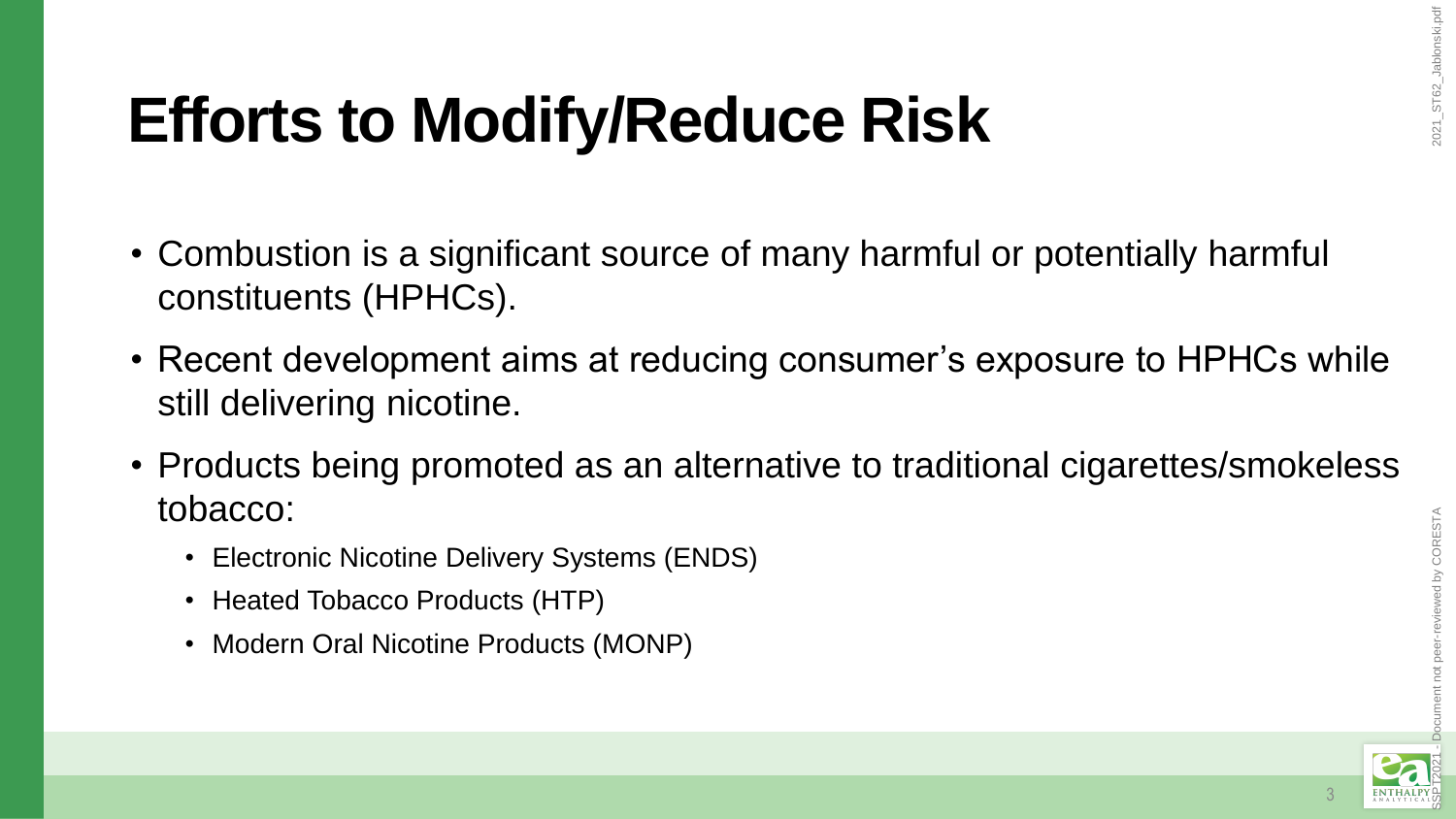## **What are Modern Oral Nicotine Products?**

- Modern oral nicotine products (MONP) are a novel class of nicotinecontaining products aimed at reducing HPHC exposure.
- Intended to be consumed in a similar way to smokeless tobacco products.
- Various products currently available, but to date, none have received FDA authorization to be classified as modified risk.
- Products can be divided into two general classes based on filler composition
	- White granular powder comes in pouches
	- Plant material comes in pouches or long cut



nt not peer-reviewed by CORESTA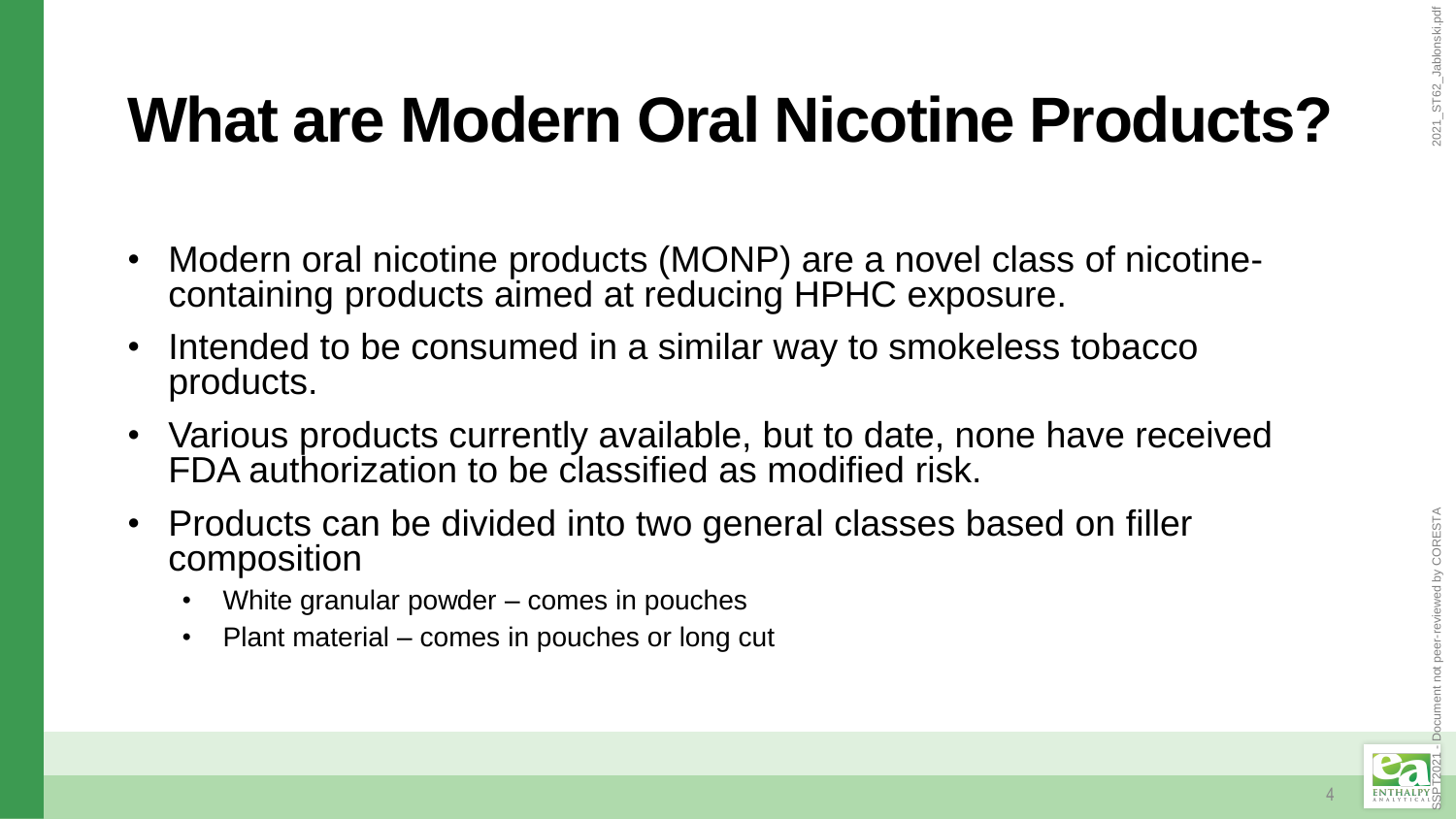## **Study Design**

- Twenty -five (25 ) products from nine manufacturers were assessed .
	- Included in this are CRP1.1 and CRP2.1, and two commercial products .
- Compounds to be analyzed were selected based upon FDA HPHC list for smokeless tobacco.
	- Including TSNAs, nitrite, BaP, carbonyls, metals .
- All products extracted in triplicate for all assays and reported on a per gram basis.

| Code            | Form            | <b>Base</b> | ST62_Jablonski.pd<br><b>Flavor</b> |  |
|-----------------|-----------------|-------------|------------------------------------|--|
| A <sub>1</sub>  | Pouch           | powder      | Wintergreen                        |  |
| A2              | Pouch           | powder      | <b>Black Cherry</b>                |  |
| A3              | Pouch           | powder      | Mint                               |  |
| A4              | Pouch           | powder      | <b>Citrus</b>                      |  |
| <b>B1</b>       | Pouch           | powder      | Wintergreen                        |  |
| <b>B2</b>       | Pouch           | powder      | <b>Citrus</b>                      |  |
| <b>B3</b>       | Pouch           | powder      | <b>Berry</b>                       |  |
| C <sub>1</sub>  | Pouch           | powder      | Mango                              |  |
| C <sub>2</sub>  | Pouch           | powder      | Honey Lemon                        |  |
| C <sub>3</sub>  | Pouch           | powder      | Wintergreen                        |  |
| D <sub>1</sub>  | Pouch           | powder      | Lush                               |  |
| E1              | Pouch           | powder      | <b>Citrus</b>                      |  |
| E2              | Pouch           | powder      | Wintergreen                        |  |
| F1              | Pouch           | plant       | Wintergreen                        |  |
| F <sub>2</sub>  | Pouch           | plant       | Straight                           |  |
| F <sub>3</sub>  | Long Cut        | plant       | Peach                              |  |
| F <sub>4</sub>  | Long Cut        | plant       | <b>Berry</b>                       |  |
| G <sub>1</sub>  | Long Cut        | plant       | <b>Blood Orange</b>                |  |
| G <sub>2</sub>  | Long Cut        | plant       | Peach                              |  |
| G <sub>3</sub>  | Pouch           | plant       | Straight                           |  |
| G <sub>4</sub>  | Pouch           | plant       | Wintergreen                        |  |
| <b>Snus</b>     | Pouch           | tobacco     | Wintergreen                        |  |
| <b>Long Cut</b> | <b>Long Cut</b> | tobacco     | Wintergreen                        |  |
| <b>CRP1.1</b>   | Pouch           | tobacco     | <b>Straight</b>                    |  |
| <b>CRP2.1</b>   | Long Cut        | tobacco     | <b>Straight</b>                    |  |
|                 |                 |             | ENTHALPY<br>5                      |  |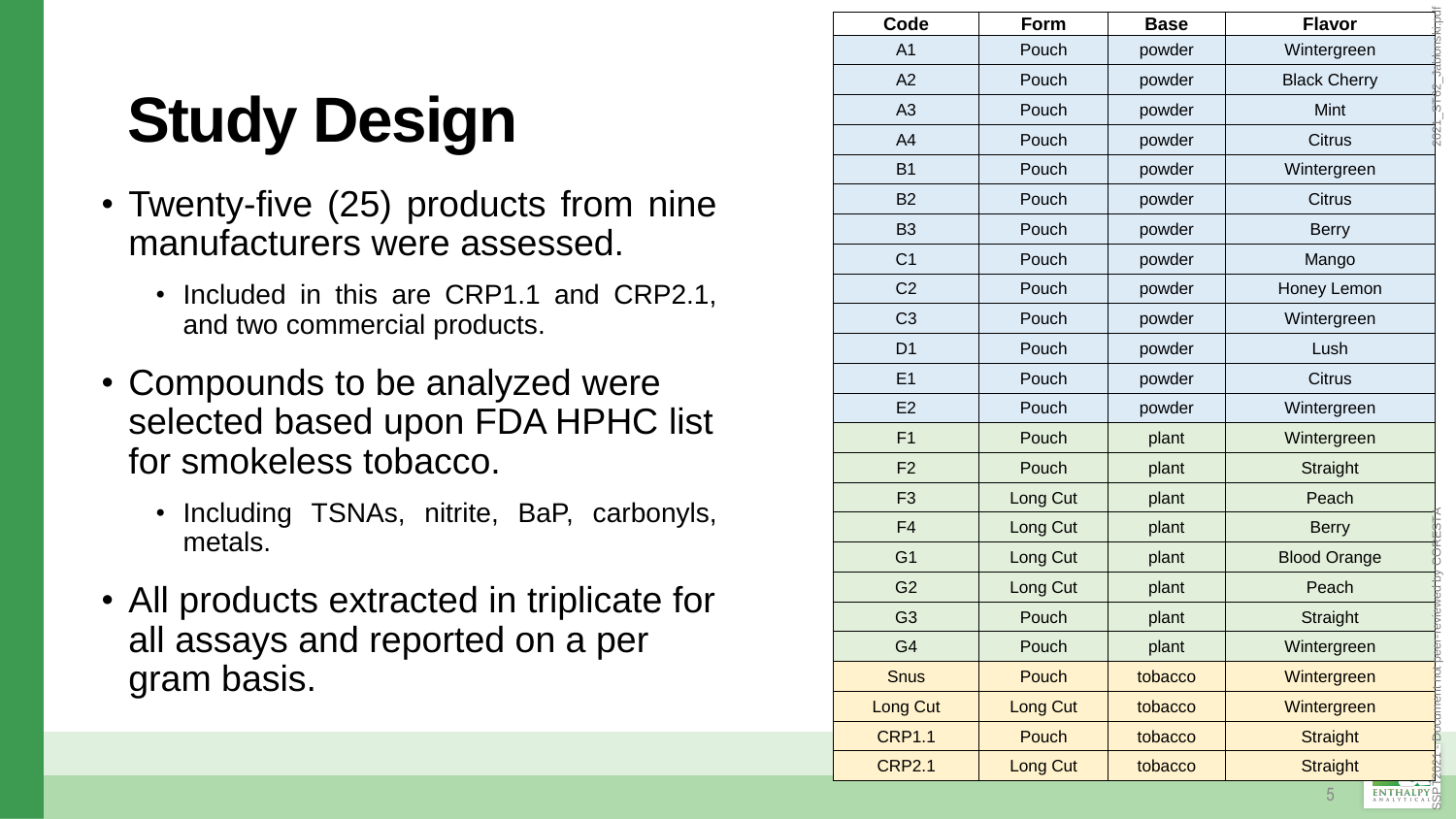Jablonski.pdf 2021\_ST62\_Jablonski.pdf

# **Study Design**

- All assays used in this study have been fully validated and are based upon corresponding CORESTA methods
	- Exceptions being BaP and nitrite
- For pouched products, an integer number of whole pouches were extracted. Amount of long cut product based on established tobacco methods.
	- TSNAs: 1.0 to 1.7 grams
	- Nitrite: 1.5 to 2.2 grams
	- BaP: 0.9 to 1.7 grams
	- Carbonyls: 0.8 to 1.6 grams
	- Metals: 0.5 to 1.7 grams

|                       |              | In-house   | <b>CORESTA</b> |                  | <b>IARC</b>  |  |
|-----------------------|--------------|------------|----------------|------------------|--------------|--|
| Compound              | <b>Units</b> | <b>LOQ</b> | <b>LOQ</b>     | <b>Method No</b> | <b>Class</b> |  |
| <b>NAB</b>            | ng/g         | 3.3        | 3.8            | <b>CRM-72</b>    | 3            |  |
| <b>NAT</b>            | ng/g         | 13         | 15             | <b>CRM-72</b>    | 3            |  |
| <b>NNK</b>            | ng/g         | 13         | 15             | <b>CRM-72</b>    | 1            |  |
| <b>NNN</b>            | ng/g         | 13         | 15             | <b>CRM-72</b>    | 1            |  |
| <b>Nitrite</b>        | $\mu$ g/g    | 1.0        |                | ¥                | 2A           |  |
| <b>BaP</b>            | ng/g         | 0.18       | 0.15           | <b>CRM-82</b>    | 1            |  |
| Acetaldehyde          | µg/g         | 0.09       | 0.1            | <b>CRM-86</b>    | 2B           |  |
| <b>Crotonaldehyde</b> | $\mu$ g/g    | 0.04       | 0.05           | <b>CRM-86</b>    | 2B           |  |
| Formaldehyde          | $\mu$ g/g    | 0.09       | 0.1            | <b>CRM-86</b>    | 1            |  |
| <b>Arsenic</b>        | ng/g         | 7.4        | 200            | <b>CRM-93</b>    | 1            |  |
| <b>Beryllium</b>      | ng/g         | 3.7        | 200            | <b>CRM-93</b>    | 1            |  |
| Cadmium               | ng/g         | 3.7        | 200            | <b>CRM-93</b>    | 1            |  |
| Chromium              | ng/g         | 15         | 200            | <b>CRM-93</b>    | 3            |  |
| <b>Cobalt</b>         | ng/g         | 3.7        | 200            | <b>CRM-93</b>    | 2B           |  |
| Lead                  | ng/g         | 3.7        | 200            | <b>CRM-93</b>    | 2B           |  |
| <b>Nickel</b>         | ng/g         | 37         | 200            | <b>CRM-93</b>    | 2B           |  |
| <b>Selenium</b>       | ng/g         | 15         | 200            | <b>CRM-93</b>    | 3            |  |

**\* Astoria Pacific Method A181**



ent not peer-reviewed by CORESTA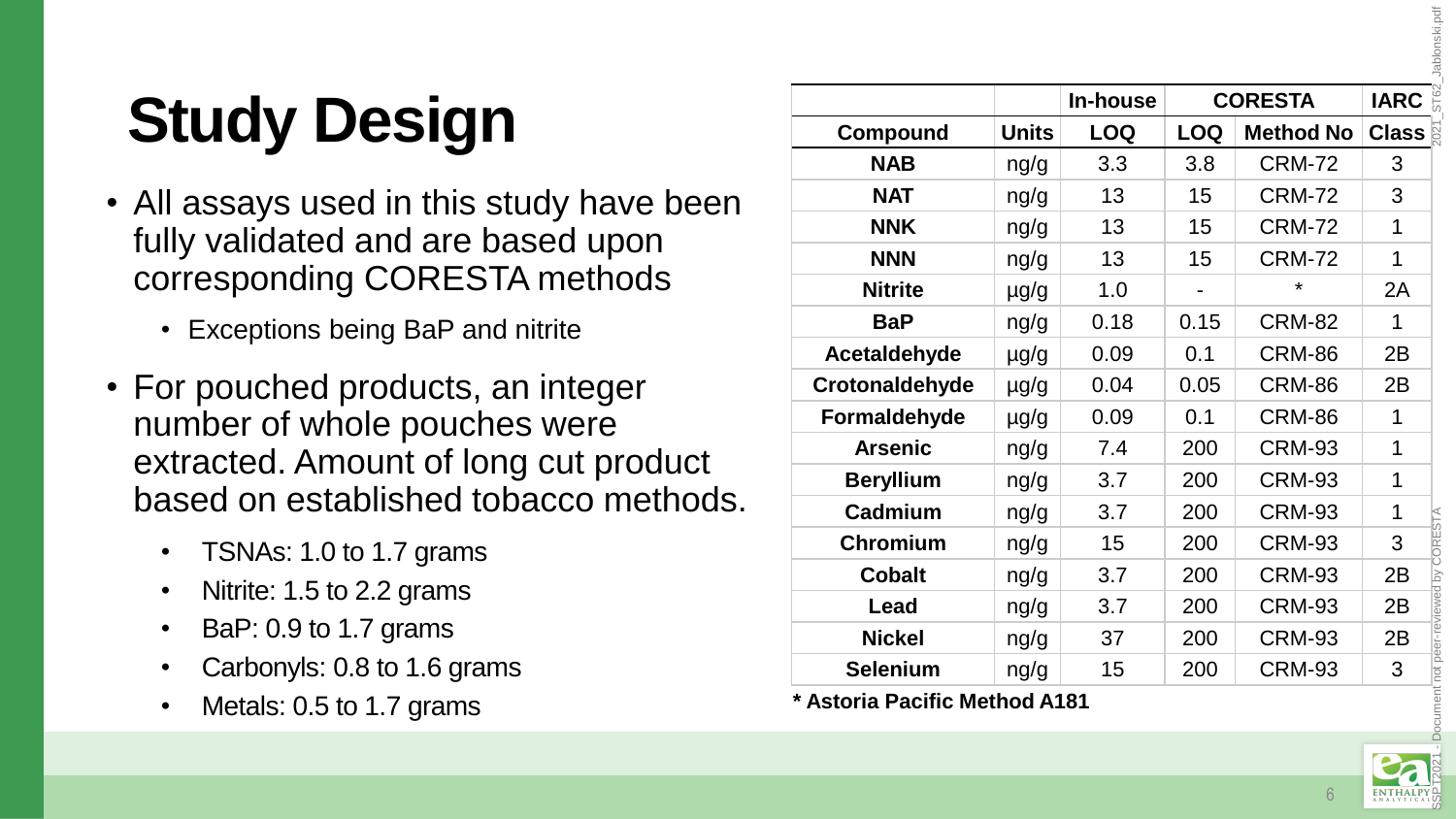#### **Results: BaP**

- BaP typically produced during combustion.
- Depending on manufacturing process, BaP may be produced for plantbased products.
- Only one MONP (plant-based) resulted in detectable levels of BaP (1.27  $\pm 0.04$  ng/g).
- Smokeless products examined had substantially higher levels of BaP  $(77.2 \pm 2 \text{ ng/g} \text{ and } 151 \pm 3 \text{ ng/g})$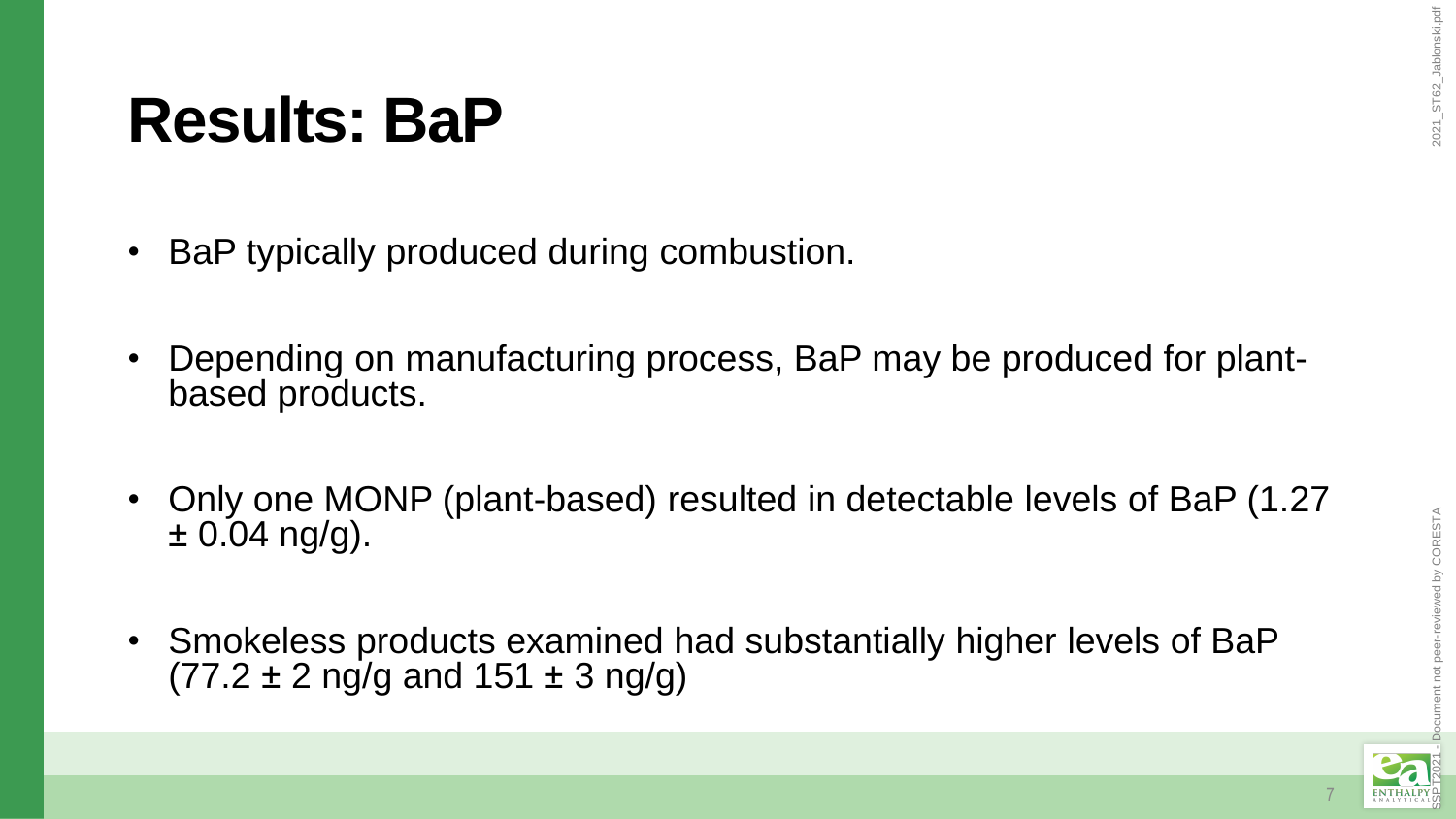## **Results: TSNAs & Nitrite**



- In most MONP, nitrite was found below LOQ. When present, nitrite was at levels below those found in tobacco, except for test article G4.
- TSNAs examined were either non-detect or below LOQ for all MONP for all but two products (low levels of NAT, NNN, and NNK).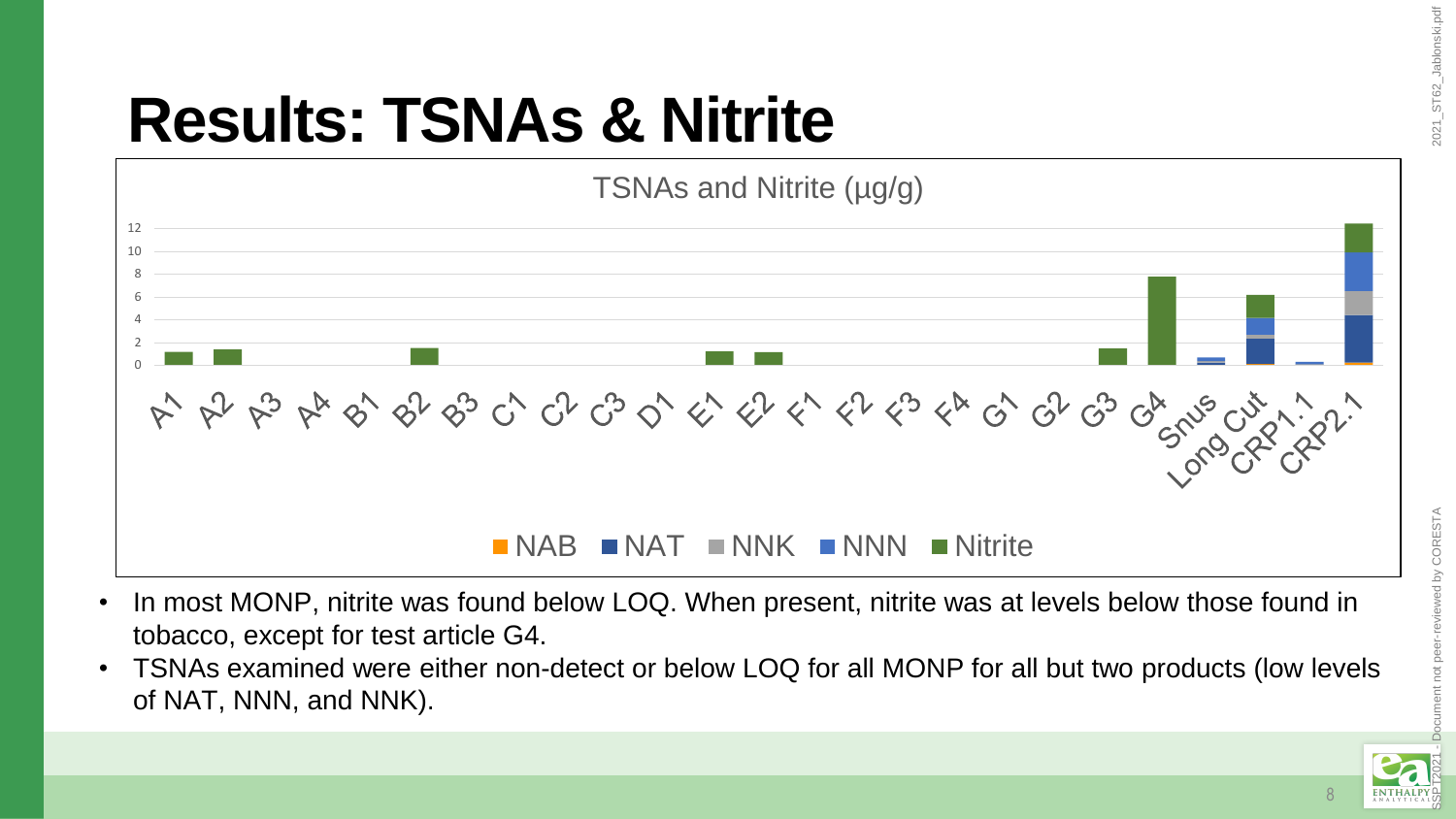## **Results: Carbonyls**



- Formaldehyde in MONP was comparable to levels seen in tobacco products (levels in powder-based products higher than plant-based products).
- Average acetaldehyde levels in powder-based MONP pouches were lower than those seen in all plant-based products (including tobacco).
- Plant-based MONP Ranged from lower to significantly higher than in tobacco products.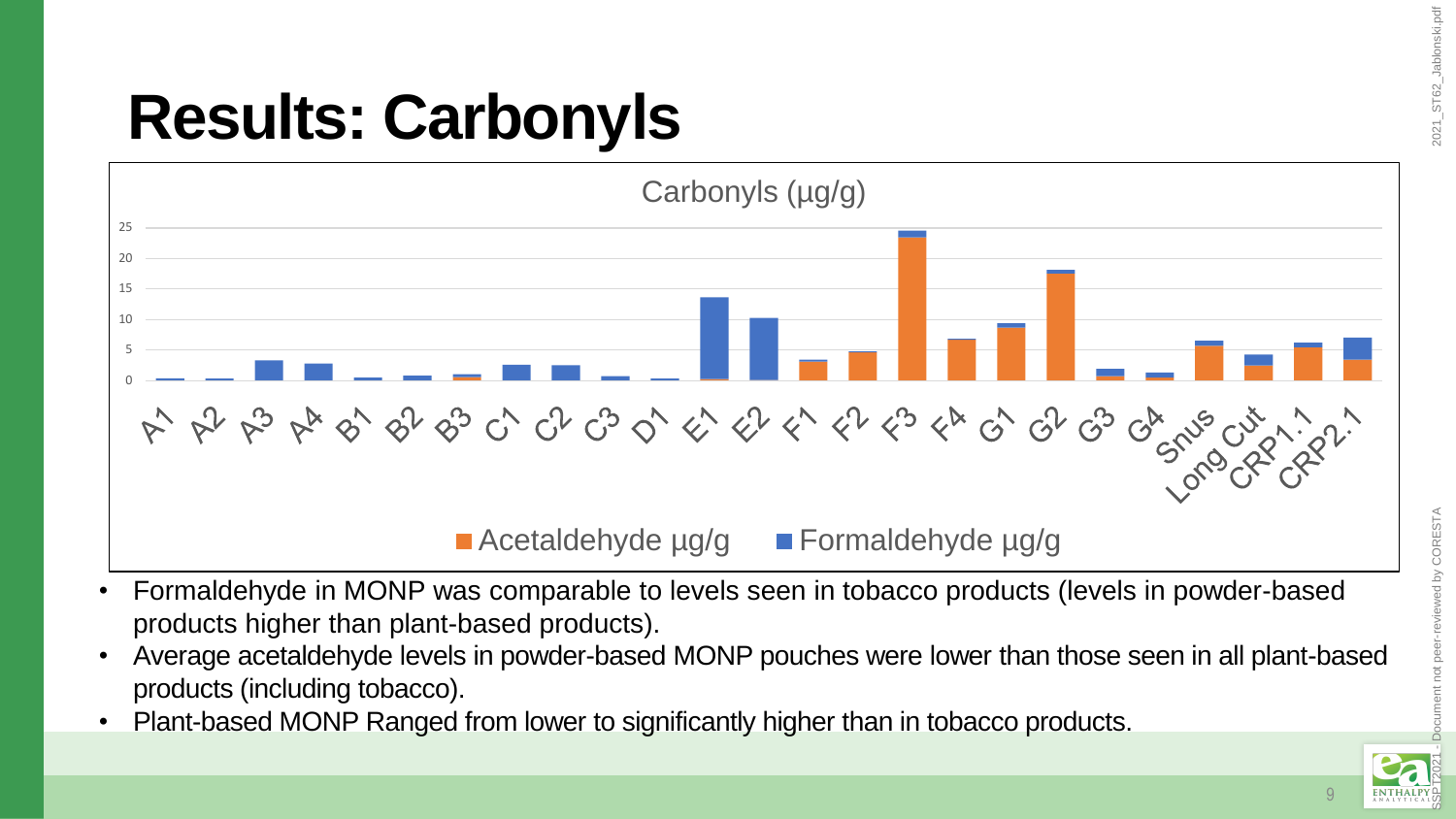#### **Results: Metals**



- Metals were generally present in higher levels in plant-based products (MONP and tobacco) than powderbased MONP.
- Products C1, C2, and C3 had chromium levels at or higher than those observed in plant-based MONP and comparable to tobacco products.
- Products F1, F2, F3, F4 had levels of nickel comparable or greater than those observed in smokeless tobacco products.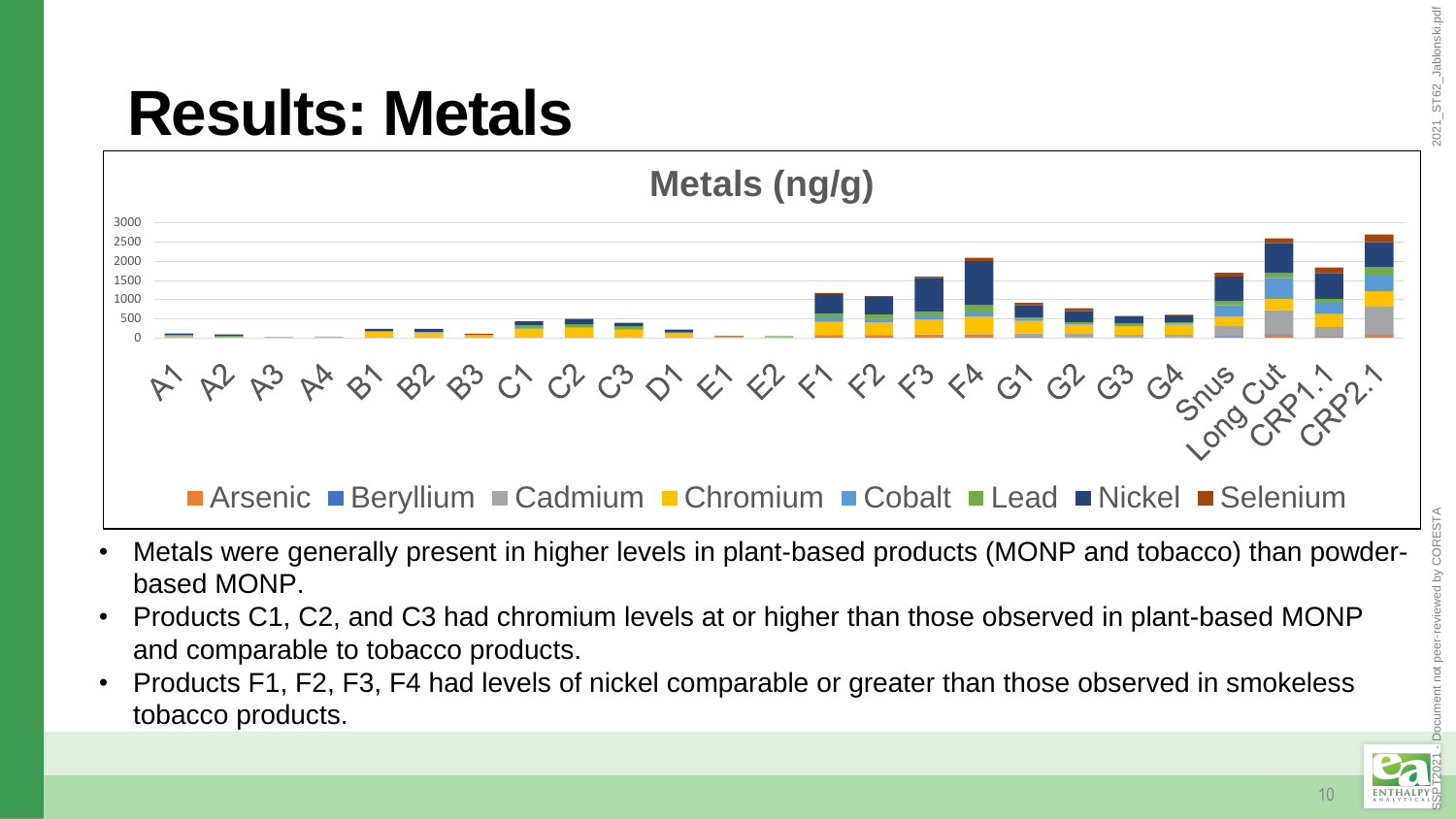#### **Conclusions**

- Modern oral nicotine products (MONP) are being produced as an alternative to traditional smokeless tobacco products.
- Generally, the observed analyte levels in powder-based MONP were lower than plant-based MONP.
- The average levels of most analytes measured in MONP were lower than those measured in smokeless tobacco products.
	- Exceptions: carbonyls, select metals
- The LOQs of the methods used for analysis were acceptable and are suitable for the analysis of MONP.
	- Possible exception: TSNAs

CORESTA